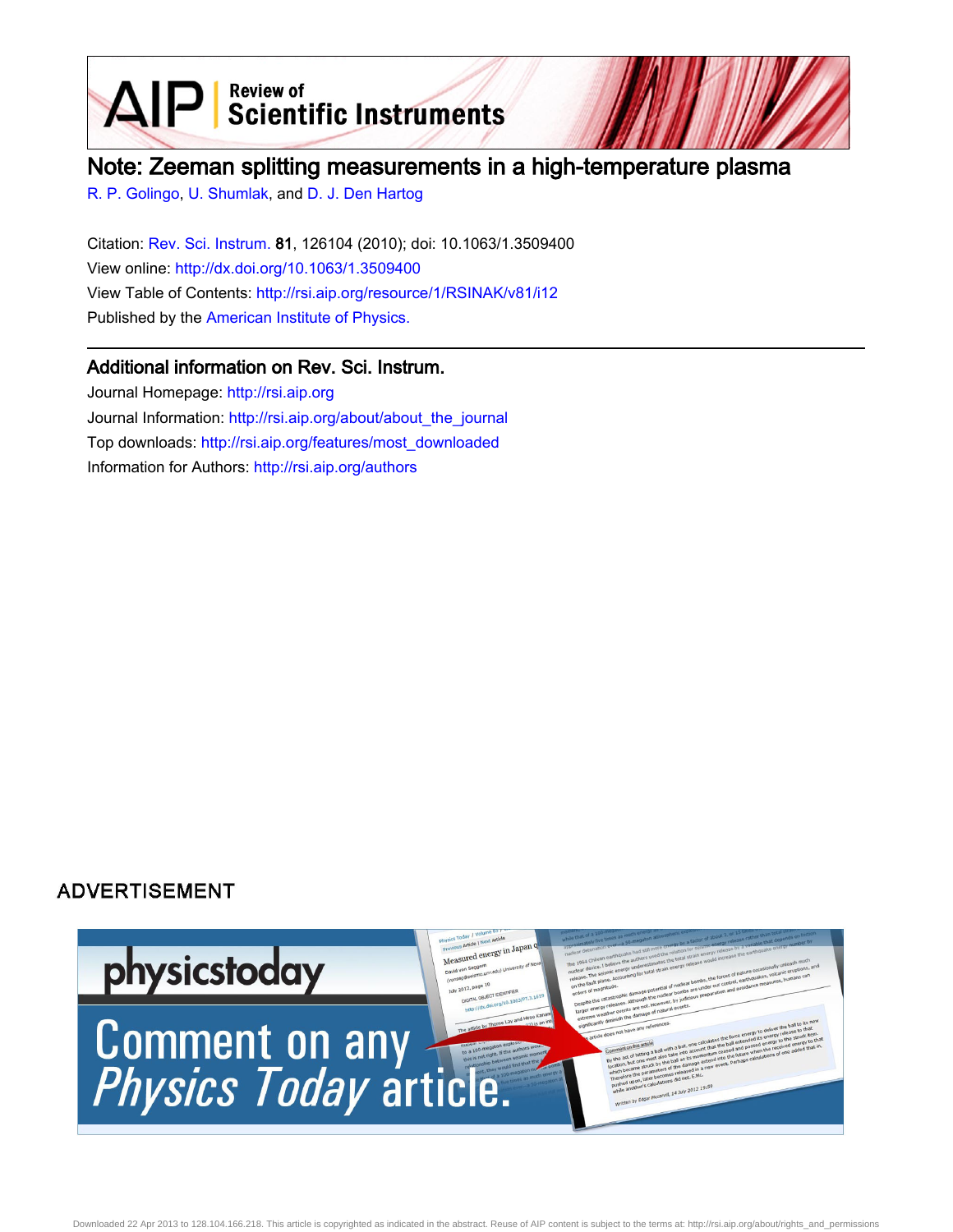## **[Note: Zeeman splitting measurements in a high-temperature plasma](http://dx.doi.org/10.1063/1.3509400)**

R. P. Golingo, <sup>[a\)](#page-1-0)</sup> U. Shumlak, and D. J. Den Hartog

*Aerospace and Energetics Research Program, University of Washington, Seattle, Washington 98195-2250, USA*

(Received 6 August 2010; accepted 10 October 2010; published online 27 December 2010)

The Zeeman effect has been used for measurement of magnetic fields in low-temperature plasma, but the diagnostic technique is difficult to implement in a high-temperature plasma. This paper describes new instrumentation and methodology for simultaneous measurement of the entire Doppler-broadened left and right circularly polarized Zeeman spectra in high-temperature plasmas. Measurements are made using spectra emitted parallel to the magnetic field by carbon impurities in high-temperature plasma. The Doppler-broadened width is much larger than the magnitude of the Zeeman splitting, thus simultaneous recording of the two circularly polarized Zeeman line profiles is key to accurate measurement of the magnetic field in the ZaP Z-pinch plasma device. Spectral data are collected along multiple chords on both sides of the symmetry axis of the plasma. This enables determination of the location of the current axis of the Z-pinch and of lower-bound estimates of the local magnetic field at specific radial locations in the plasma. *© 2010 American Institute of Physics*. [doi[:10.1063/1.3509400\]](http://dx.doi.org/10.1063/1.3509400)

Measurements of the local magnetic field provide a more complete understanding of the equilibrium pressure profile in a Z-pinch plasma through radial force balance. Magnetic fields are often difficult to measure in high-temperature plasmas because the large energy densities typically prohibit the use of material probes. Other methods to measure the magnetic field in a plasma use the motional Stark effect, Zeeman effect, or Faraday rotation. $1-6$  $1-6$  Most implementations of these techniques require neutral particle beams or sensitive interferometry/polarimetry. Typically, Zeeman splitting measurements of line radiation (bound–bound electron transitions) are limited to the relatively cold plasma edge. Doppler broadening is larger than the Zeeman splitting, or the neutral particle beam becomes fully ionized in the hotter region of the plasma.

There are a few examples of successful Zeeman splitting measurements in high-temperature plasmas. Most relevant to this paper are measurements of the magnitude of the magnetic field in plasma pinch devices. $4.5$  $4.5$  In these two examples, measurements of Zeeman splitting were made with monochromators sampling narrow wavelength regions of line profiles using polarization as a discriminator. Although successful, the signal-to-noise ratio of these measurements was limited because only a small portion of the line profile was recorded. In addition, subtraction of background radiation is difficult with this technique. We have developed new instrumentation that overcomes these limitations and improves the accuracy of measurements of magnetic field in a hightemperature Z-pinch plasma. The full line profiles of the left and right circularly polarized components of Zeeman-split impurity emission are simultaneously recorded from multiple chords through the plasma. These data enable unambiguous determination of the current location of the Z-pinch and provide a lower-bound measurement of the local magnetic field at specific radii of the plasma column.

Impurity ions in a plasma emit line radiation at wavelengths given by the change of energy of the bound electrons as they fall to lower states. In a magnetic field the energy levels are split creating the Zeeman effect. The wavelength shift,  $\Delta\lambda_z$ , is given by

$$
\Delta\lambda_z = \left(\frac{\mu_B}{hc}\right) (m_2 g_2 - m_1 g_1) B \lambda_o^2, \tag{1}
$$

where  $\mu_B$  is the Bohr Magnetron, *h* is Planck's constant, *c* is the speed of light,  $m_i$  and  $g_i$  are the magnetic quantum number and the Landé factor associated with quantum state *i*, *B* is the magnetic field strength, and  $\lambda_0$  is the wavelength of the unshifted emission line. $3.7$  $3.7$  The components of a transition for which  $\Delta m = 0$  are called the  $\pi$  components; the  $\sigma$  components arise when  $\Delta m = \pm 1$ . The polarization of the components of a Zeeman spectrum depends on the viewing angle relative to the local magnetic field **B**. When emission is viewed parallel to **B**, only the  $\sigma$  components are observable and the light is circularly polarized, right handed when  $\Delta m = +1$  and left handed when  $\Delta m = -1$ . Emission viewed perpendicular to **B** is linearly polarized, with the  $\sigma$  components polarized perpendicular to **B** and the  $\pi$  components polarized parallel to **B**. The light is elliptically polarized when viewed at intermediate angles with respect to **B**.

A line found to be useful for Zeeman splitting measurements in the ZaP Z-pinch plasma is the  ${}^{2}S_{1/2} - {}^{2}P_{1/2}$  transition  $(\lambda_0 = 581.2 \text{ nm})$  of the C IV doublet. When viewing emission from this transition parallel to **B**, only two  $\sigma$  components are recorded, a right circularly polarized  $\sigma$  + line shifted lower from  $\lambda_0$ , and a left circularly polarized σ-line shifted higher from  $\lambda_0$ . This results in a relatively simple spectrum, although in a high-temperature plasma, the Doppler broadening of each of the  $\sigma$  components is much larger than the Zeeman shift. In a 100 eV plasma, for example, the full width half max Doppler broadening,  $\lambda_D$ , of the C IV line at 581.2 nm is 0.13 nm. This is an order of magnitude larger than the Zeeman splitting in a 1 T magnetic field, Fig. [1.](#page-2-0) However, Doppler broadening does not change the polarization of the

<span id="page-1-0"></span>a)Electronic mail: [golingo@aa.washington.edu.](mailto: golingo@aa.washington.edu)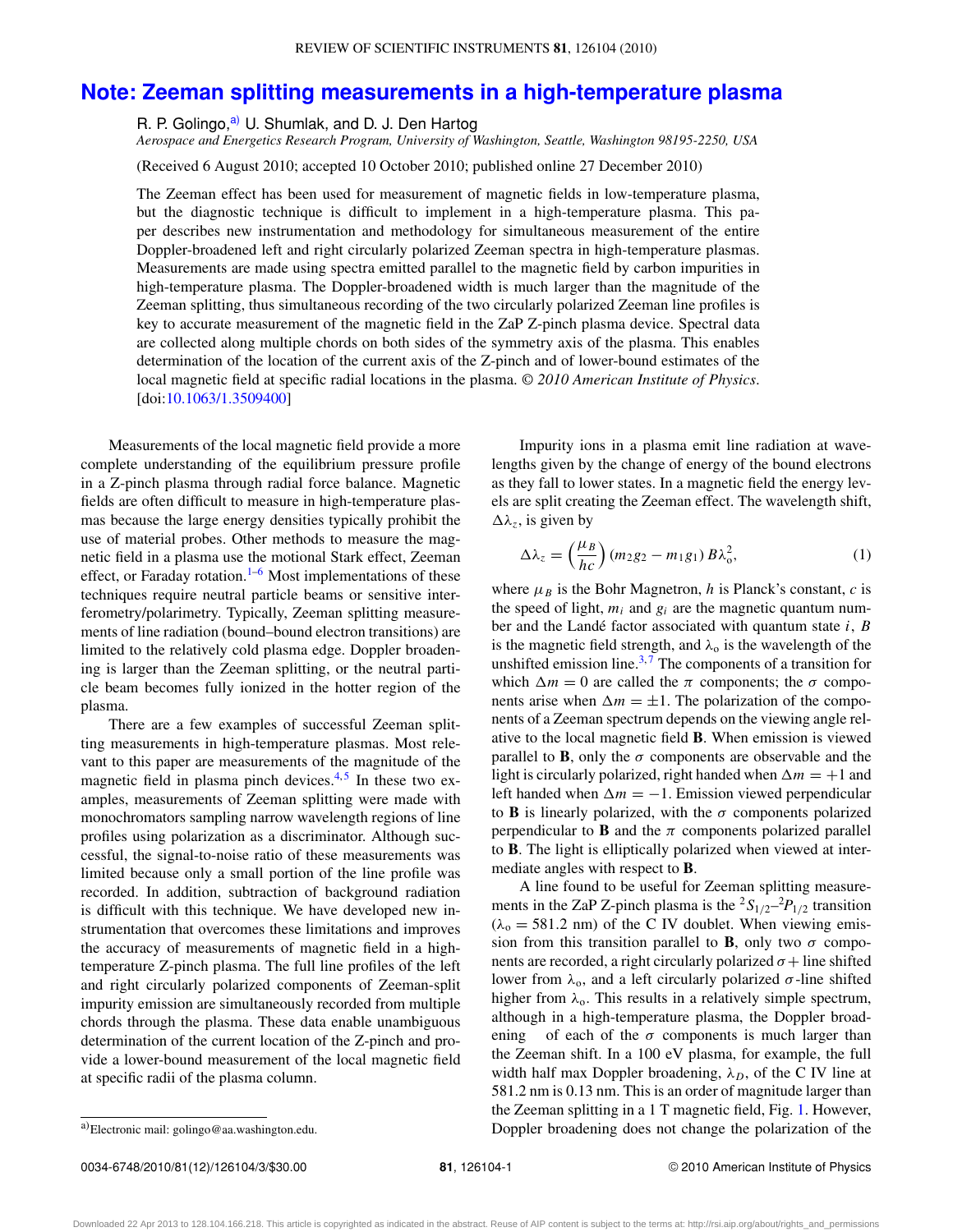<span id="page-2-0"></span>

FIG. 1. The spectral intensity measured with a quarter wave plate and linear polarizer show the shift due to Zeeman splitting. The peak of the intensity shift between the right hand circularly polarized (dashed) and the left hand circularly polarized (solid) view is proportional to the magnetic field. The unshifted wavelength is shown for reference.

light. Thus polarization discrimination allows the line profile of each of the  $\sigma$  components to be recorded independently. The wavelength separation of the centroid of each of these line profiles is equal to  $2\Delta\lambda_z$ .

Zeeman splitting measurements are made on Z-pinches formed in the ZaP experiment. The experimental apparatus is shown in Fig.  $2^{8-11}$  $2^{8-11}$  $2^{8-11}$  Typically plasmas are formed with hydrogen, but methane mixtures can be used to provide carbon impurities. Z-pinches with only an azimuthal magnetic field are formed along the axis of the machine in the assembly region. The Z-pinch exhibits a quiescent period during which the plasma is in a largely stationary state near the axis of the machine. Measurements of the local magnetic field are needed to determine the equilibrium pressure profile and to compare the experimental results with the theoretical predictions.

Light is collected from the bottom port at the  $z = 0$  plane with a telecentric telescope with ten pairs of fibers.<sup>12</sup> Each pair of fibers consists of two fibers that view the plasma at the same radial location but are displaced 6.2 mm in the axial direction,  $z = \pm 3.1$  mm. The spacing between the pairs of fibers in the radial direction is 3.67 mm, perpendicular to the view shown in Fig. [2.](#page-2-1) The chief rays of all fibers are parallel to the telecentric telescope, so vertical displacements of the plasma do not affect the viewing geometry. The line radiation

<span id="page-2-2"></span>

FIG. 3. Drawing of the configuration of the quarter wave plate, filter, and fiber bundles. Each of the fiber pairs views through a linear polarizer and then through the quarter wave plate.

is not Doppler shifted because the view is perpendicular to the bulk plasma velocity. This arrangement allows for the collection of light parallel to, perpendicular to, and antiparallel to the magnetic field at the same time. A quarter wave plate and linear polarizer are placed in front of the fibers, shown in Fig. [3.](#page-2-2) The quarter wave plate is oriented with its axis  $45^\circ$  to the axis of the machine. The linear polarizers are oriented parallel to the axis of the machine for all the fibers at  $z = 3.1$  mm, and perpendicular to the axis of the machine for the fibers located at  $z = -3.1$  mm. With this arrangement, only left hand circularly polarized light is measured by the fibers at *z*  $= 3.1$  mm and right hand circular polarized light is measured by the fibers located at  $z = -3.1$  mm.

The spectral intensities are resolved with a 0.5 m imaging spectrometer, Acton Research SpectraPro 500i, with an intensified  $512 \times 512$  CCD, PI-MAX (ICCD), at the exit slit/plane. The 20 fibers are arranged vertically at the entrance slit and imaged onto the ICCD. One image is taken per pulse with the ICCD gated at  $0.1-1$   $\mu$ s. The dispersion is 0.0121 nm/pixel or approximately 0.6 T per pixel for the 581.2 nm line. Optical distortions caused by the spectrometer are corrected by processing the images. The wavelength curvature and tilt in the image are removed by mapping the image onto a space where each column of the image corresponds to a single wavelength. $13$  Since the Doppler broadening is much greater than the Zeeman splitting, tens of pixels are used to find the centroid minimizing the effects of noise. This also enables calculation of the centroid to less than 0.25 pixels.

<span id="page-2-1"></span>

FIG. 2. (Color online) Drawing of the ZaP experimental apparatus is shown. The drawing identifies the key features — the acceleration region, assembly region, and the  $z = 0$  plane. Zeeman splitting measurements are made through the bottom port at  $z = 0$ . A 1 m scale is included for reference.

Downloaded 22 Apr 2013 to 128.104.166.218. This article is copyrighted as indicated in the abstract. Reuse of AIP content is subject to the terms at: http://rsi.aip.org/about/rights\_and\_permissions